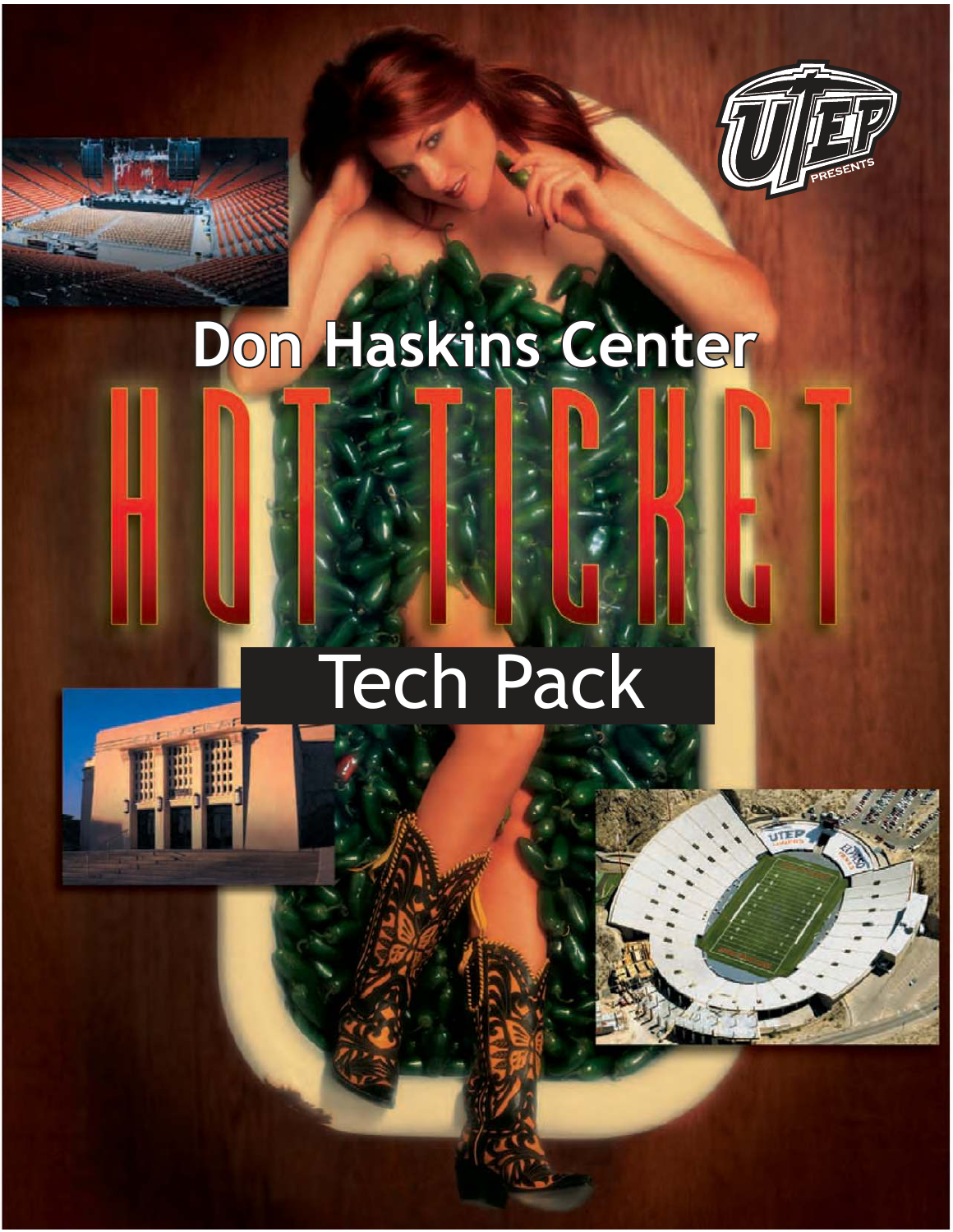## **DON HASKINS CENTER STECH PACKS**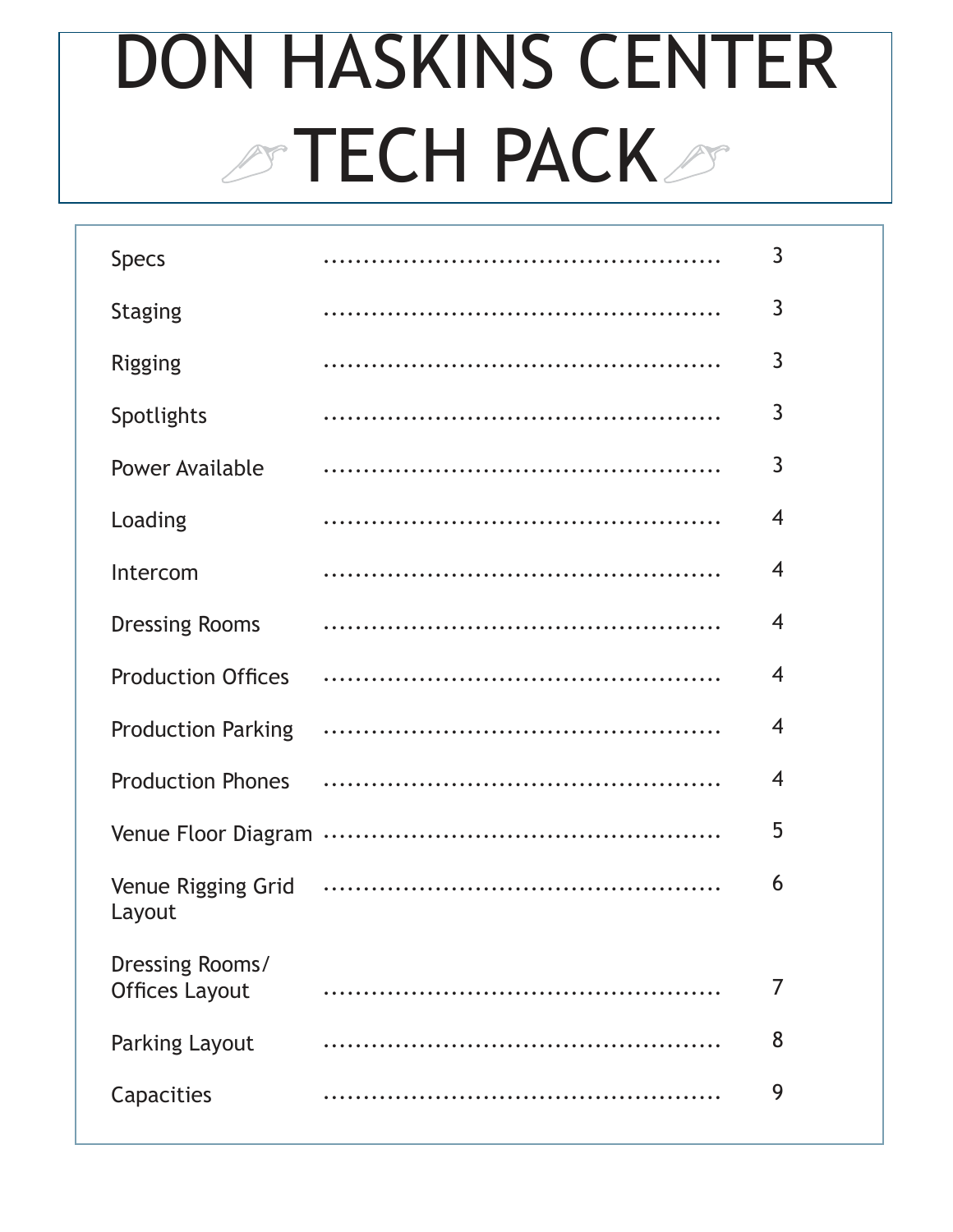```
Specs: 
E Floor Dimensions 127' x 84' (See Page 5)
24 Tunnel Dimensions 200' x 20'6" x 16'
Staging:
24 50 SICO 6' x 8' x 4' sections
24 90 SICO 4' x 8' Tuff Deck
24 20 Wenger 4' x 8' x 32"
Rigging (See Page 6): 
Et Rigging grid over entire floor
E_{\pm} Height from floor to beam: 54'
\mathbb{R}^* Height from floor to grid: 62'
\mathbb{R}^n Weight capacity: 50,000 lb. per truss, 5,000 lb. per point
Spotlights: 
Eth 4 Strong Supertrouper Carbon Arc
2<sup>#</sup> 4 Lycian SuperStar 2.5 Xenon
Power Available: 
\mathbb{R}^* 800Amps, 208v 3-phase breakers
2# 400Amps, 208v 3-phase disconnect
24 200Amps, 208v 3-phase disconnect
24 100Amps, 208v 3-phase disconnect
24 200Amps, 208v 3-phase breakers outside tunnel
E 100Amps, 208v 3-phase breakers outside tunnel
```
3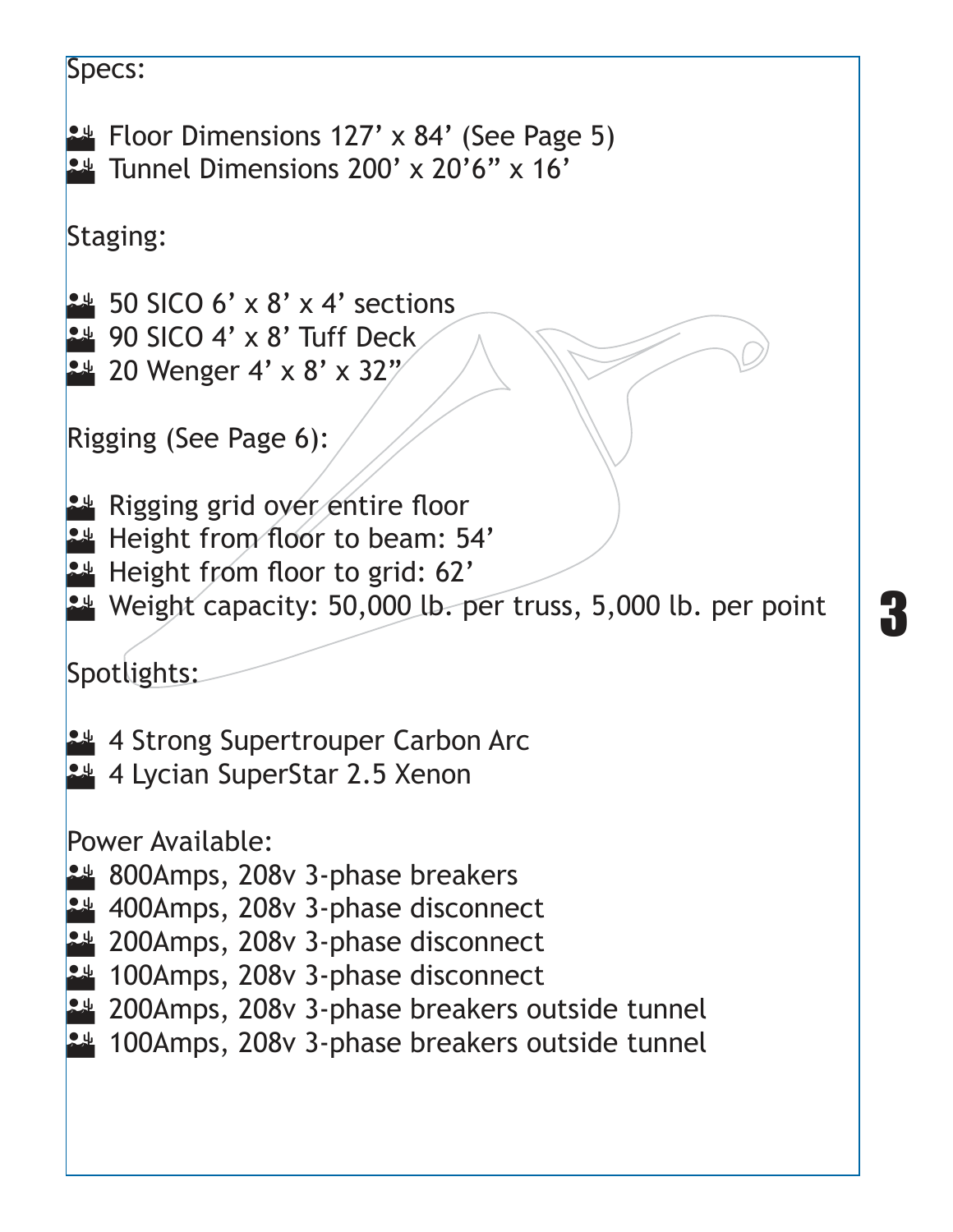#### Loading: **Eth** Loading door: 16' high  $24$  Loading ramp: 20' wide **Et Trucks can load directly onto stage** Intercom:  $24$  3-pin xlr jacks at both ends of the floor  $24$  spot platforms  $24$  sound board lighting console 24 ClearCom Intercom Dressing Rooms (See Page 7):  $24$  4 locker room/team dressing rooms, each with showers and restrooms **24** Artist Green Room Production offices (See Page 7): Two offices available  $24$  #1 - 242 sq. ft.  $24$  #2 - 88 sq. ft. Production Parking (See Page 8):  $24$  Lot across street for trucks and buses **24 Shore Power Available**  2 100Amps, 208v 3-phase breakers 2 60Amps, 208v 3-phase breakers Production Phones:  $\mathbb{R}^*$  In house - Call 915.747.5481 to request lines

4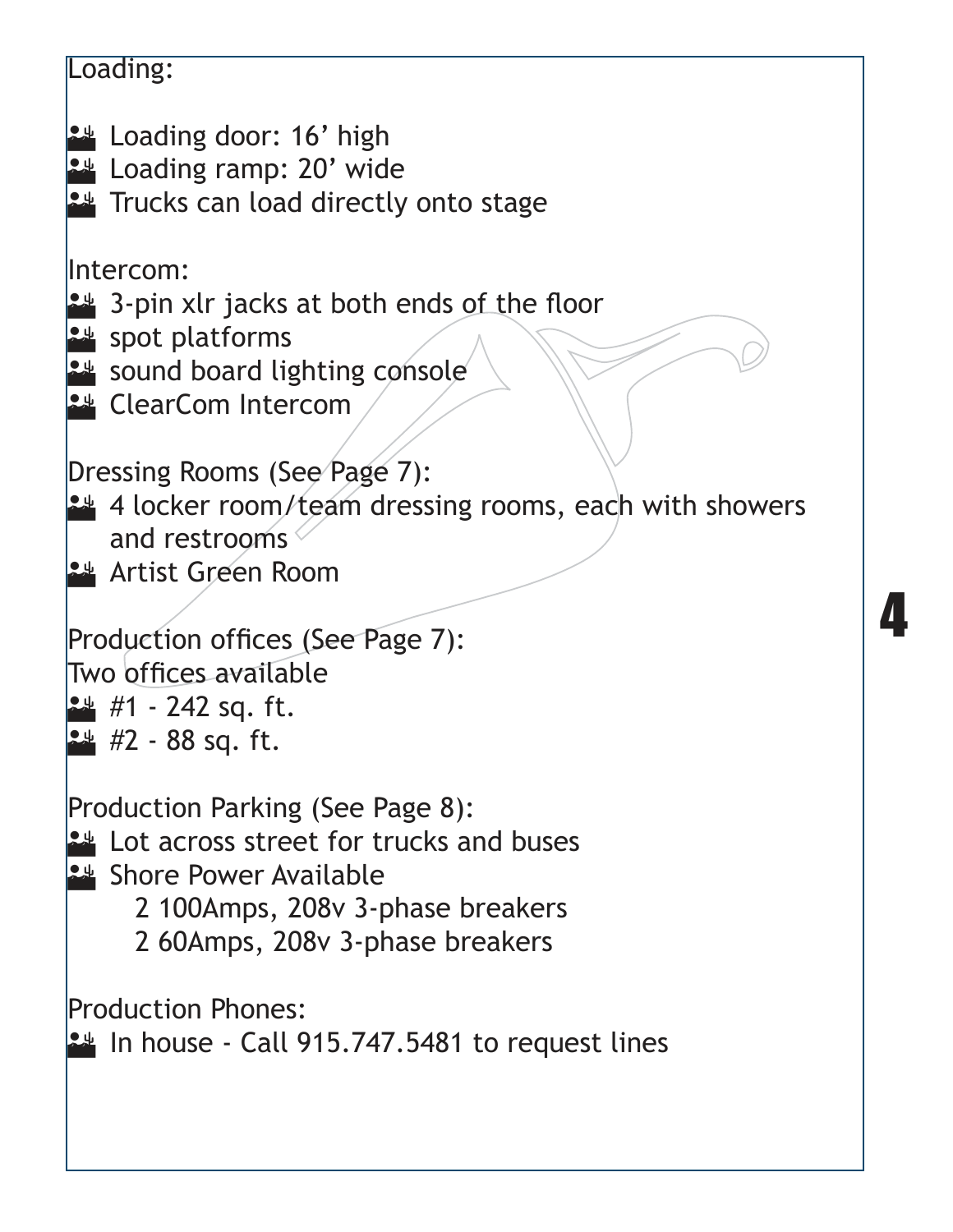

#### Don Haskins Center Floor



5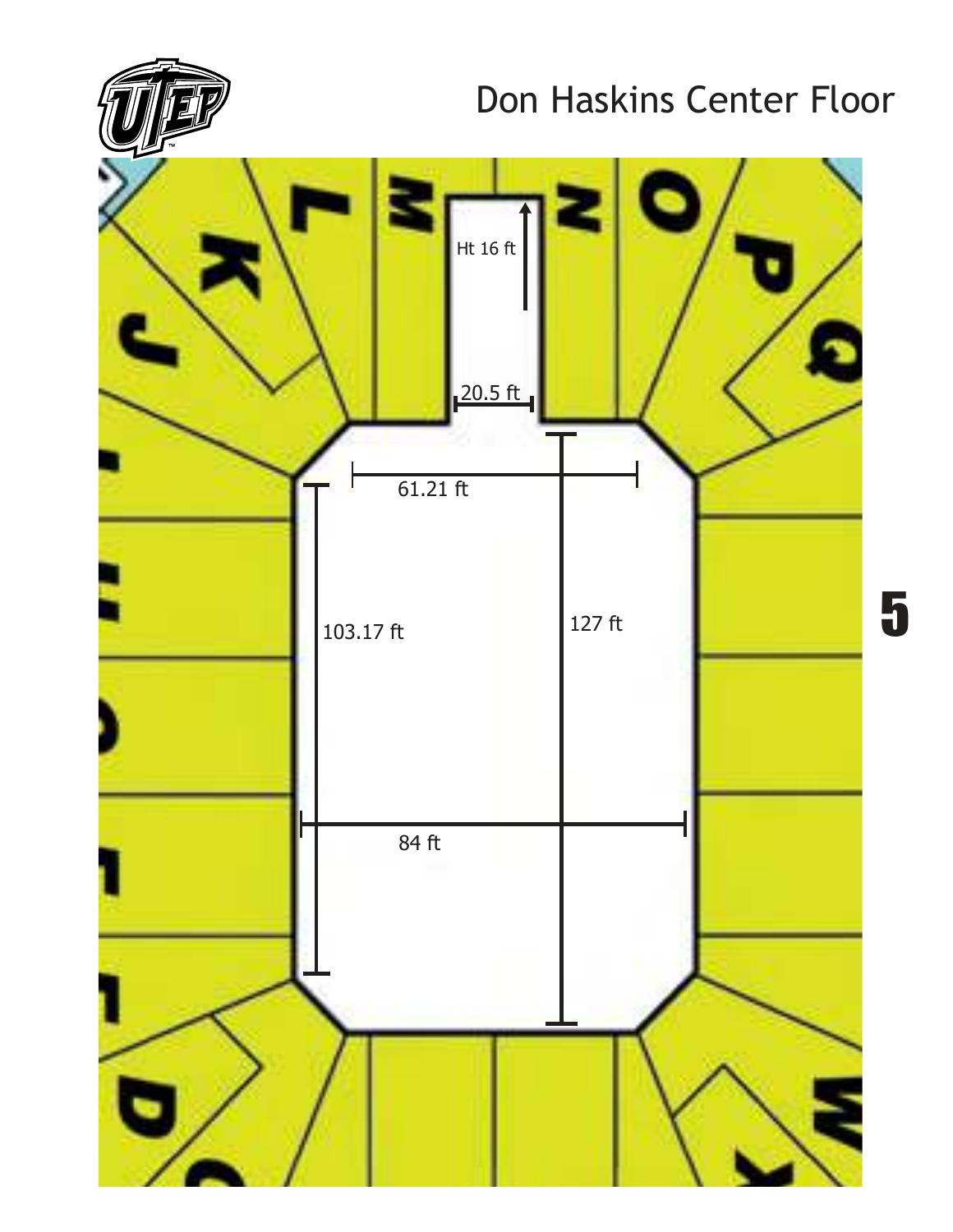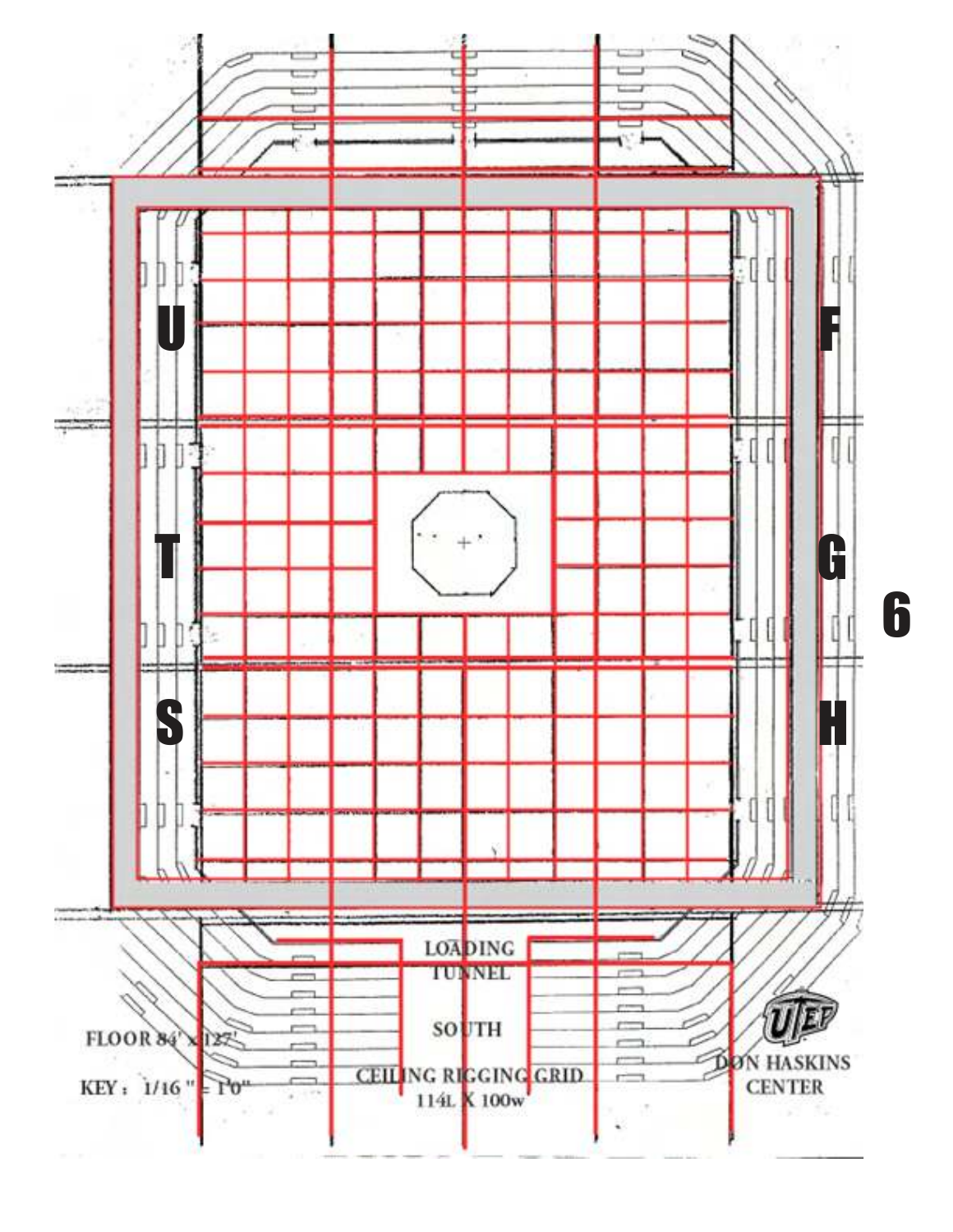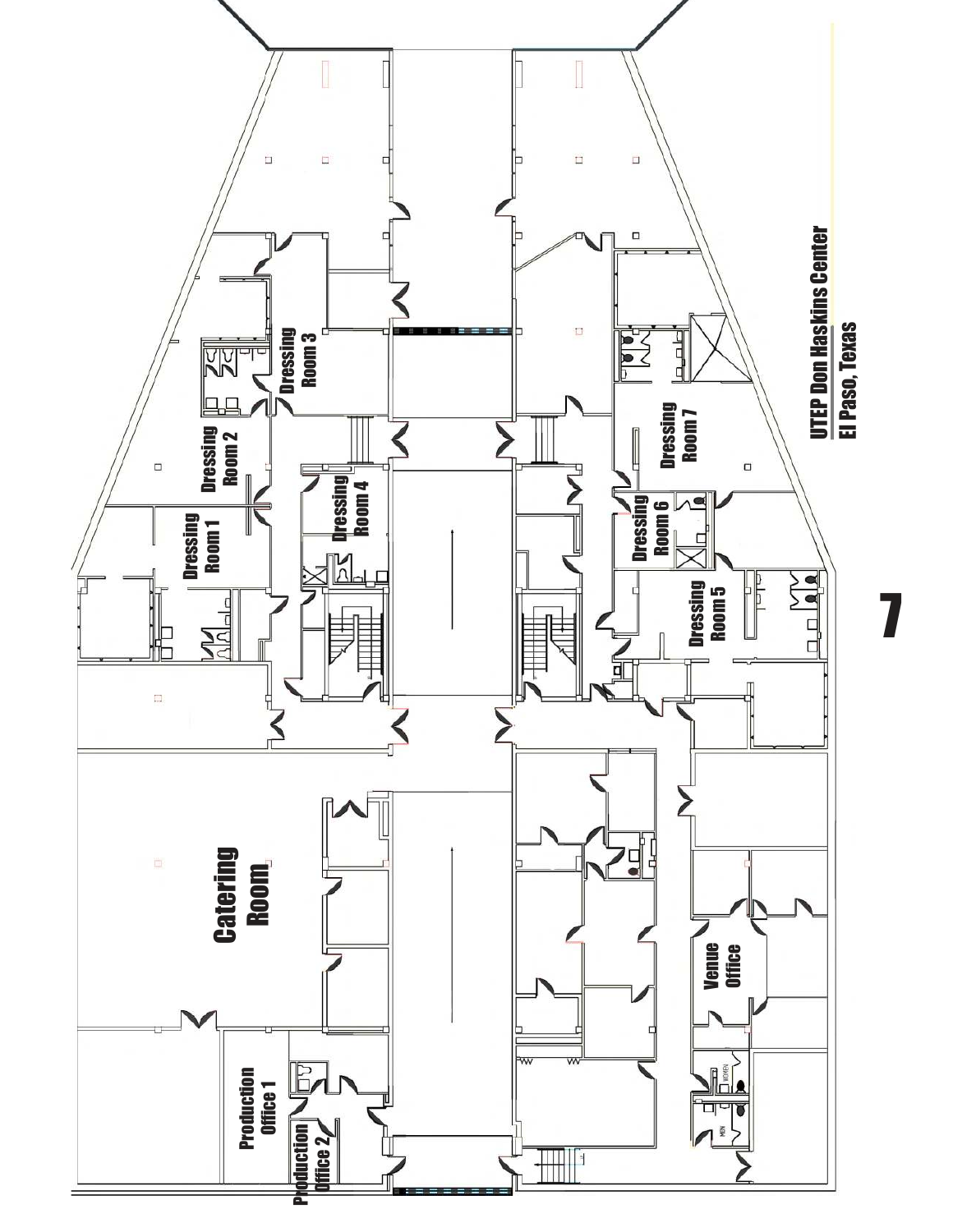

#### Don Haskins Center Production Parking

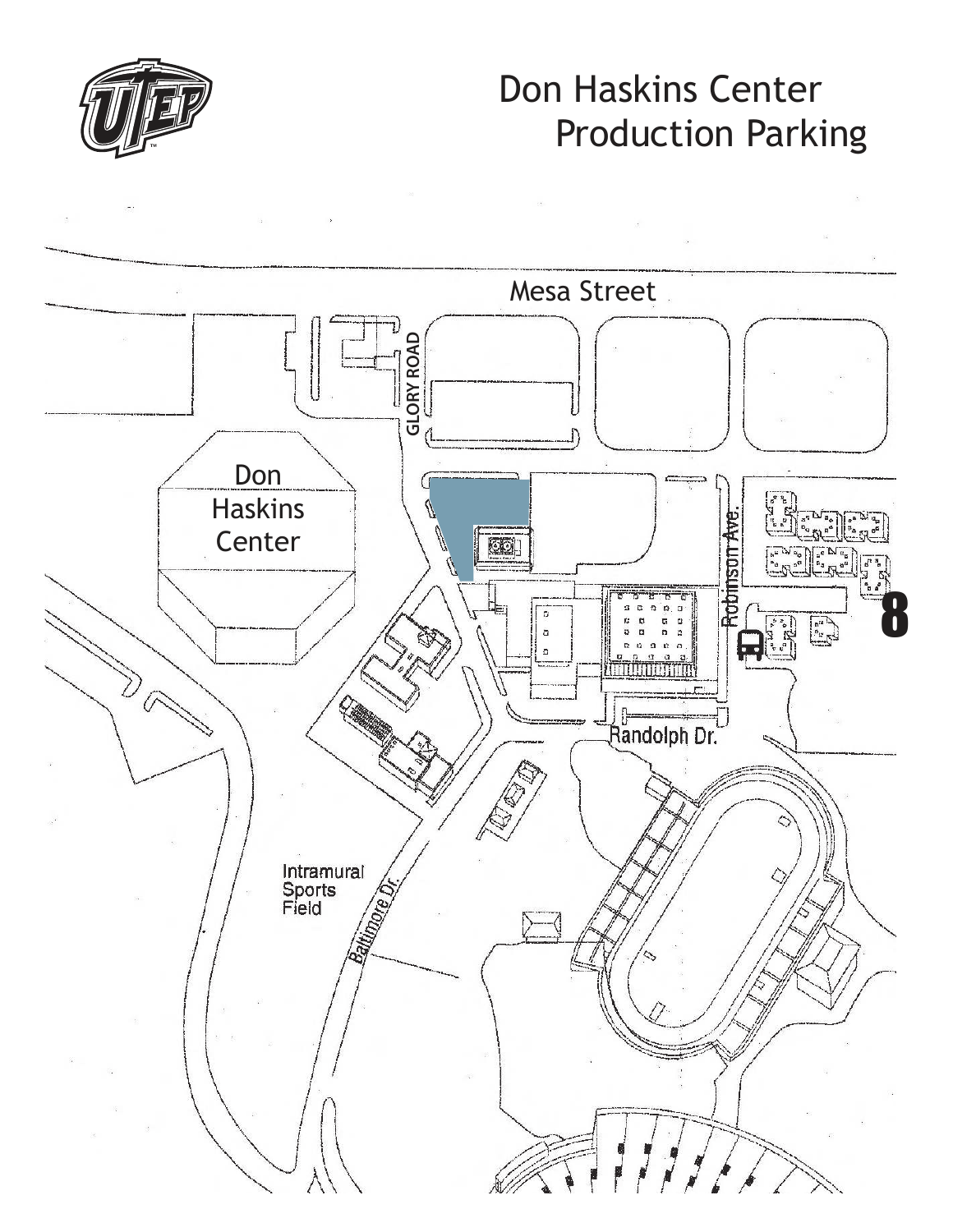

### DON HASKINS CENTER SEATING CAPACITIES

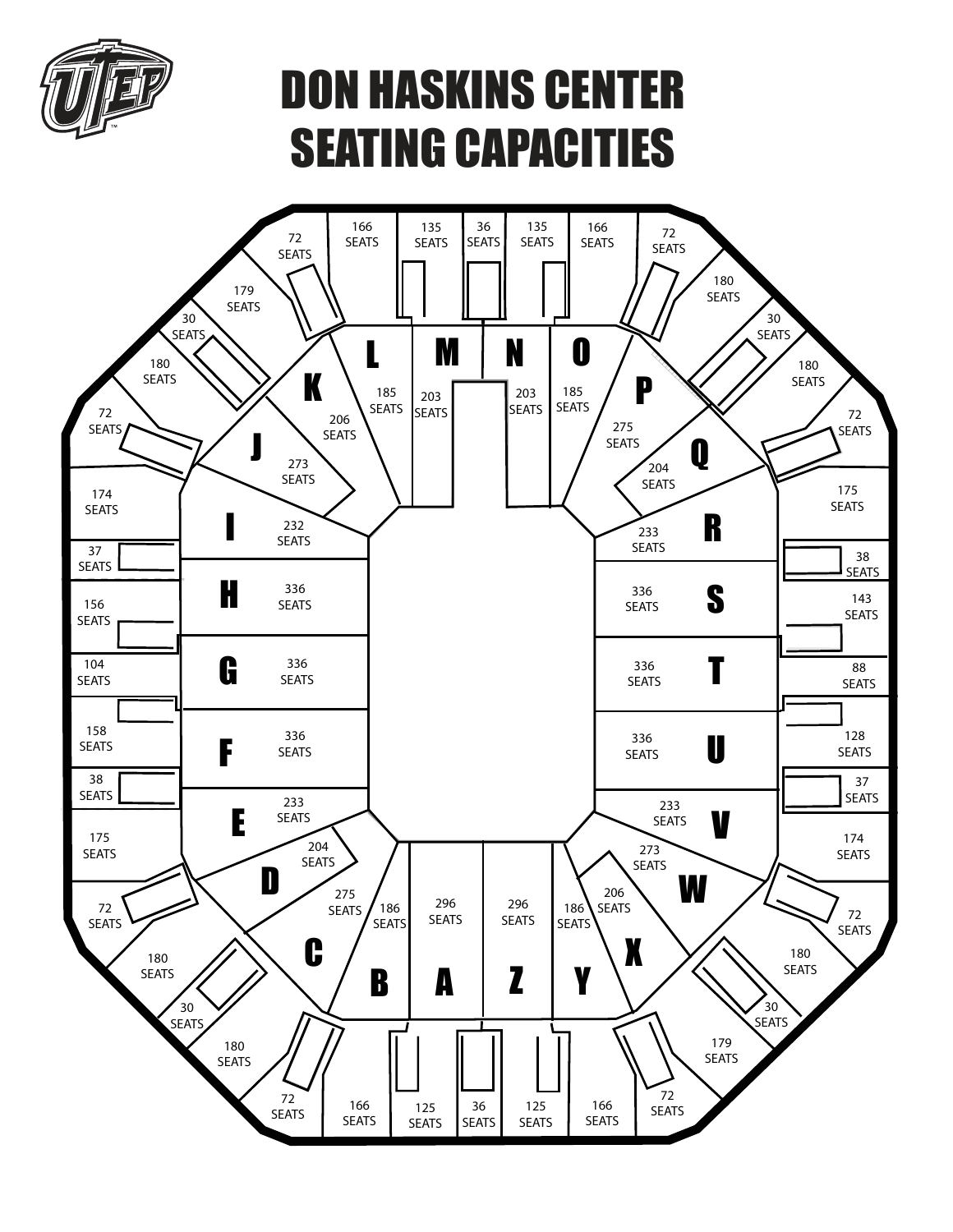